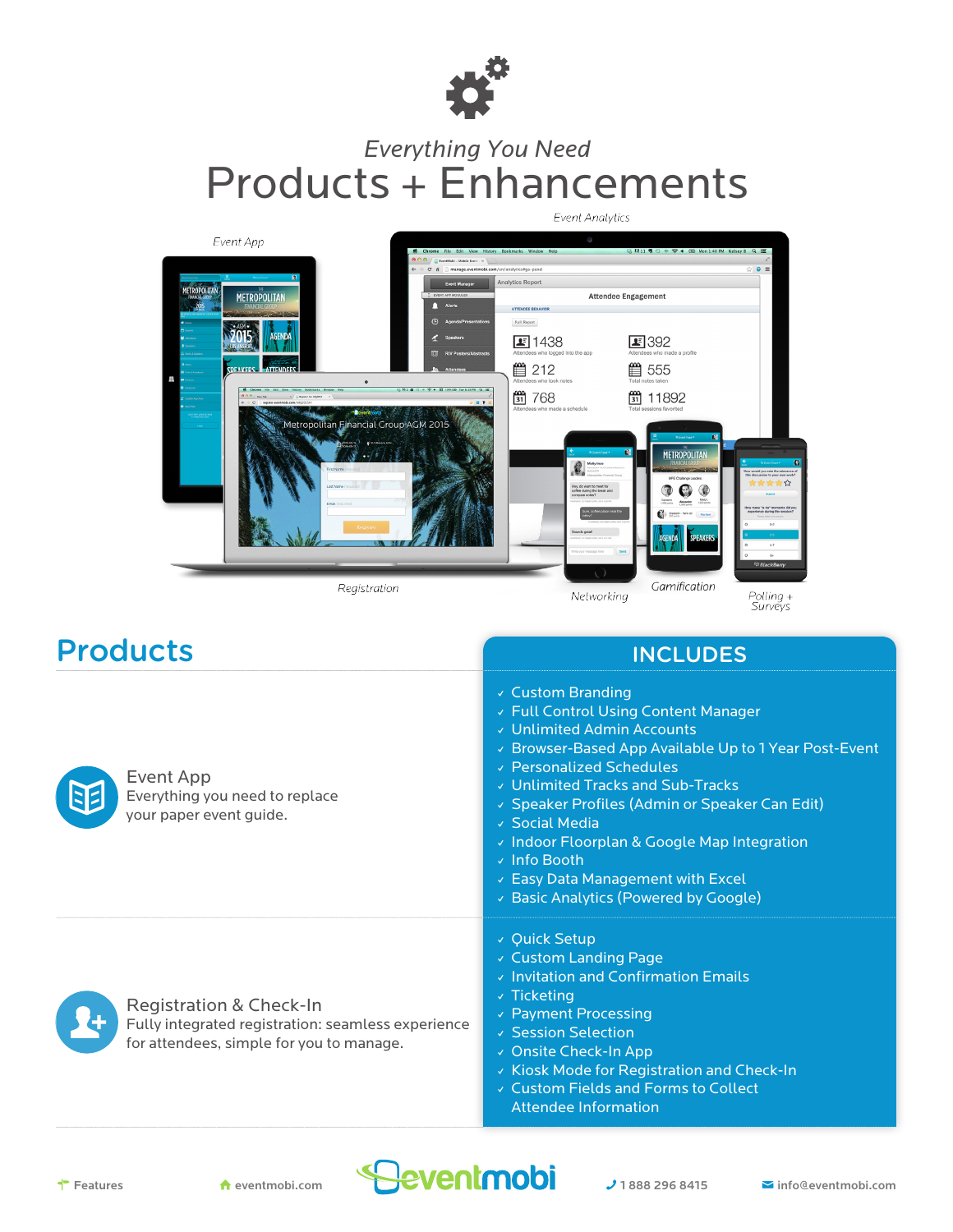|                                                                                                                                                                                                                                                                         | <b>App Enhancements</b>                                                                                                                                                                          | <b>INCLUDES</b>                                                                                                                                                                                                                                                                                                      |
|-------------------------------------------------------------------------------------------------------------------------------------------------------------------------------------------------------------------------------------------------------------------------|--------------------------------------------------------------------------------------------------------------------------------------------------------------------------------------------------|----------------------------------------------------------------------------------------------------------------------------------------------------------------------------------------------------------------------------------------------------------------------------------------------------------------------|
| $\begin{picture}(160,17)(-10,17)(-10,17)(-10,17)(-10,17)(-10,17)(-10,17)(-10,17)(-10,17)(-10,17)(-10,17)(-10,17)(-10,17)(-10,17)(-10,17)(-10,17)(-10,17)(-10,17)(-10,17)(-10,17)(-10,17)(-10,17)(-10,17)(-10,17)(-10,17)(-10,17)(-10,17)(-10,17)(-10,17)(-10,17)(-10,1$ | Available in All 4 App Stores<br>Your app is always accessible via web browser;<br>however you can also make it accessible as a native<br>app through all 4 app stores. It just takes one click! | v Mobile, Tablet and Laptop Web Browsers<br>↓ Apple App Store<br>v Google Play<br>v BlackBerry World<br>v Windows Mobile Store<br>v Available Up to 3 Months<br>Post-Event. \$99/extra month.                                                                                                                        |
|                                                                                                                                                                                                                                                                         | Direct Notification <sup>™</sup><br>Send targeted messages and alerts<br>to select groups of attendees.                                                                                          | v In-App Notification<br>Email Notification (when not on the App)<br>↓ Send to All or to Select Groups of Attendees<br>↓ Pre-Scheduled Alerts                                                                                                                                                                        |
|                                                                                                                                                                                                                                                                         | <b>Attendee Networking</b><br>Foster connections among attendees with<br>interactive profiles and private in-app messaging.                                                                      | ↓ Social Attendee Profiles<br>« Attendees Can Update Own Profile<br>LinkedIn Integration<br>↓ Private 1-to-1 Chat                                                                                                                                                                                                    |
|                                                                                                                                                                                                                                                                         | Live Polling, Surveys<br>& Session Evaluation<br>Gain valuable feedback and<br>engage your attendees.                                                                                            | v Custom Session Feedback Questionnaires<br>↓ Simultaneous Session Polls with Live Results<br>v Ask Speakers Questions<br>v Idea Generation: Open Ended Questions<br>v Custom, Live Results Graphs (Bar, Horizontal, Pie)<br>Unlimited Event Surveys (pre and post)<br>« Anonymous or Trackable Results Per Attendee |
|                                                                                                                                                                                                                                                                         | <b>Sponsor &amp; Exhibitor Promotion</b><br>Showcase your exhibitors and offer your<br>sponsors smart mobile ads on your event app.                                                              | Enhanced Sponsor Profiles<br>v Exhibitor Listing, Categories & Booth Locations<br>v Interactive Banner Ads<br>↓ Sponsors can Showcase Collateral, Video, Giveaways<br>v Exhibitors Can Manage & Update Their Own Profile                                                                                             |
|                                                                                                                                                                                                                                                                         | <b>Analytics &amp; Engagement Dashboard</b><br>With attendee tracking and simple<br>engagement metrics.                                                                                          | ← Attendee-Specific Analytics<br>↓ Real-Time Attendee Activity Tracking<br>↓ Usage Trends<br>Engagement Metrics for All App<br><b>Modules and Interactive Features</b><br>v Live and On-Demand Report Generation                                                                                                     |
|                                                                                                                                                                                                                                                                         | Document Library<br>Attach files to sessions, exhibitor and speaker<br>profiles before, during, and after the event.                                                                             | v PowerPoint, Word & Excel (ppt, doc, xls)<br>$\times$ PDF<br>$\vee$ Images (png, jpg)                                                                                                                                                                                                                               |
|                                                                                                                                                                                                                                                                         | Gamification<br>Make your event fun, social and engaging by<br>integrating gaming elements to the experience.                                                                                    | v Unlimited Challenges<br>v Social Networking<br>↓ Booth & Session Check-in<br>v Live Leaderboard                                                                                                                                                                                                                    |
|                                                                                                                                                                                                                                                                         | Secure Mode<br>For private events or when the<br>content needs to be secured.                                                                                                                    | v Verified Registered Delegates Only<br>v Individual User Passwords<br>v Event Passcode<br>↓ SSL for Over-the-Air Data Security                                                                                                                                                                                      |